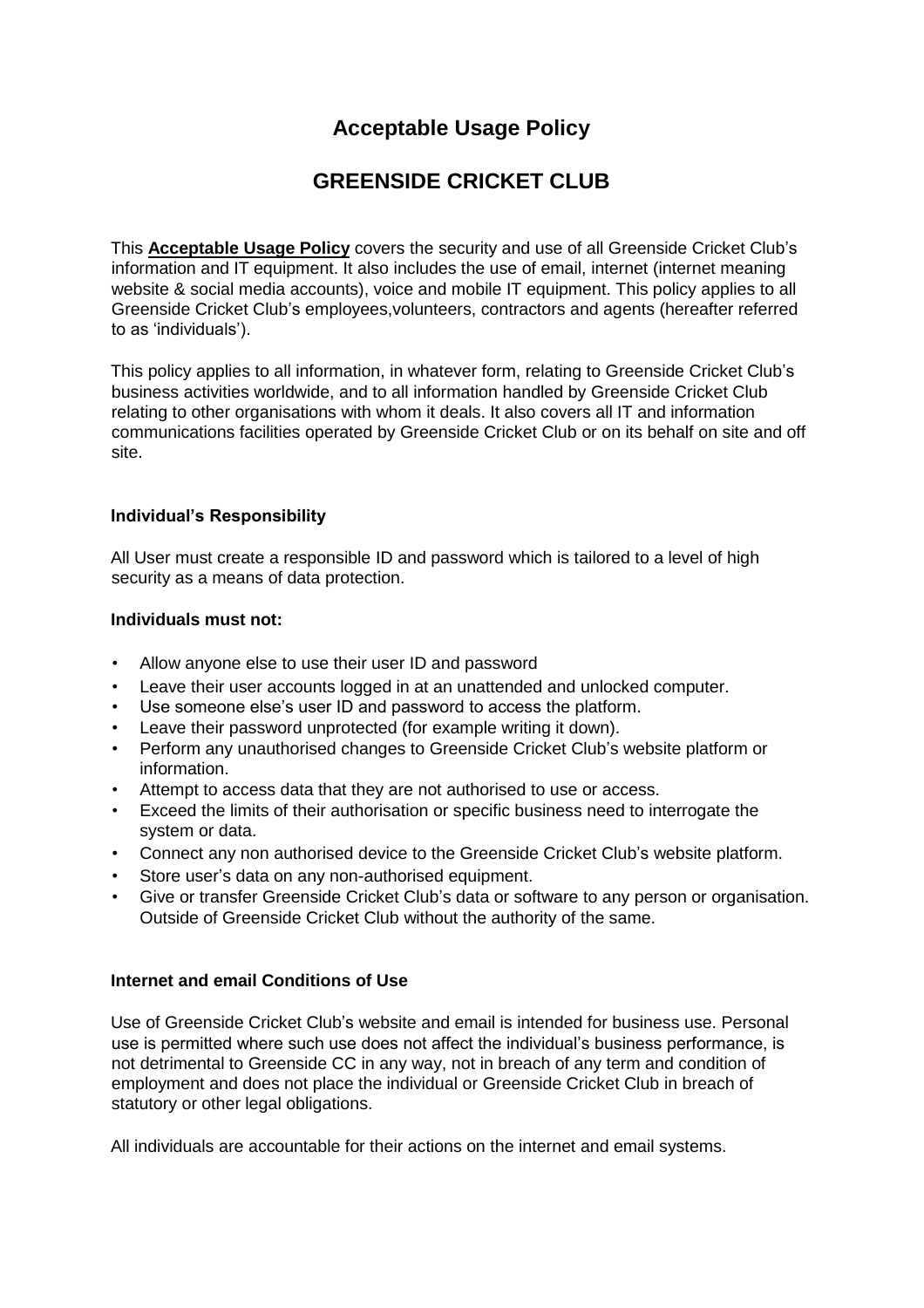#### **Individuals must not:**

- Use the website or email for the purposes of harassment or abuse.
- Use profanity, obscenities, or derogatory remarks in communications.
- Access, download, send or receive any data (including images), which Greenside Cricket Club and the **England Cricket Board** considers offensive in any way, including sexually explicit, discriminatory, defamatory or libelous material.
- Use the website or email to make personal gains or conduct a personal business.
- Use the website or email to gamble.
- Use the email systems in a way that could affect its reliability or effectiveness, for example distributing chain letters or spam.
- Place any information on the Internet that relates to Greenside Cricket Club to alter any information about it, or express any opinion about Greenside Cricket Club, unless they are specifically authorised to do this.
- Send unprotected sensitive or confidential information externally.
- Make official commitments through the website or email on behalf of Greenside CC unless authorised to do so.
- In any way infringe any copyright, database rights, trademarks or other intellectual property.

## **Mobile Storage Devices**

Mobile devices such as memory sticks, CDs, DVDs and removable hard drives must be used only in situations when network connectivity is unavailable or there is no other secure method of transferring data.

#### **Software**

Members of Greenside Cricket Club must use only software that is authorized. Authorised software must be used in accordance with the software supplier's licensing agreements.

#### **Individuals must not:**

• Store personal files such as music, video, photographs or games on Greenside Cricket Clubs IT equipment.

#### **Viruses**

The appropriate virus software is implemented by Greenside Cricket Clubs IT facilitators in order to protect and store date safetly.

### **Individuals must not:**

- Remove or disable anti-virus software.
- Attempt to remove virus-infected files or clean up an infection, other than by the use of approved Greenside Cricket Club anti-virus software and procedures.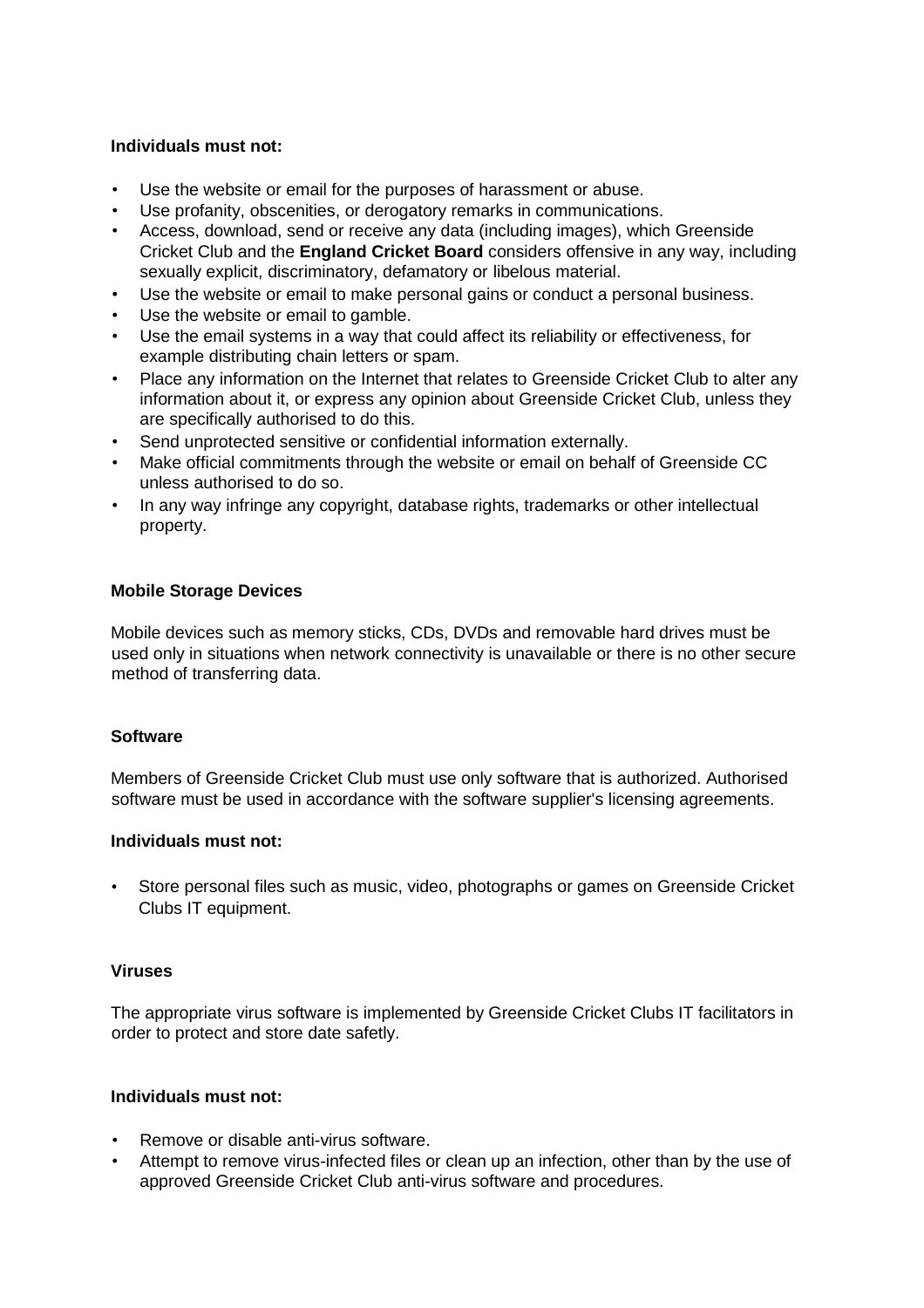### **Telephone - Conditions of Use**

Use of Greenside Cricket Club telephone equipment is intended for club business use. Individuals must not use Greenside Cricket Club's telephone facilities for sending or receiving private communications on personal matters, except in exceptional circumstances. All non-urgent personal communications should be made at an individual's own expense using alternative means of communications

#### **Individuals must not:**

- Use Greenside Cricket Club's telephones for conducting private business.
- Make hoax or threatening calls to internal or external destinations.
- Accept reverse charge calls from domestic or International operators, unless it is for business use.
- Use calls for long distance or premium numbers chargeable to the Cricket Clubs billing account.

## **Actions upon Termination from Greenside Cricket Club**

All Greenside Cricket Club equipment and data, for example laptops and mobile devices including telephones, smartphones, USB memory devices and CDs/DVDs, must be returned to Greenside Cricket Club at termination of contract. This also includes external and playing equipment.

All Greenside Cricket Club data or intellectual property developed or gained during the period of employment/volunteering role, remains the property of Greenside Cricket Club and must not be retained beyond termination or reused for any other purpose.

#### **Monitoring and Filtering**

All data that is created and stored on personal computers for the purpose of Greenside Cricket Club is the property of Greenside Cricket Club and there is no official provision for individual data privacy, however wherever possible Greenside Cricket Club will avoid opening personal emails.

Where appropriate, investigations will be commenced where reasonable suspicion exists of a breach of this or any other policy. Greenside Cricket Club has the right (under certain conditions) to monitor activity on its website, including internet and email use, in order to ensure security and effective operation by employees/volunteers, and protect against misuse.

Any monitoring will be carried out in accordance with audited, controlled internal processes, the UK Data Protection Act 1998, the Regulation of Investigatory Powers Act 2000 and the Telecommunications (Lawful Business Practice Interception of Communications) Regulations 2000.

This policy must be read in conjunction with: